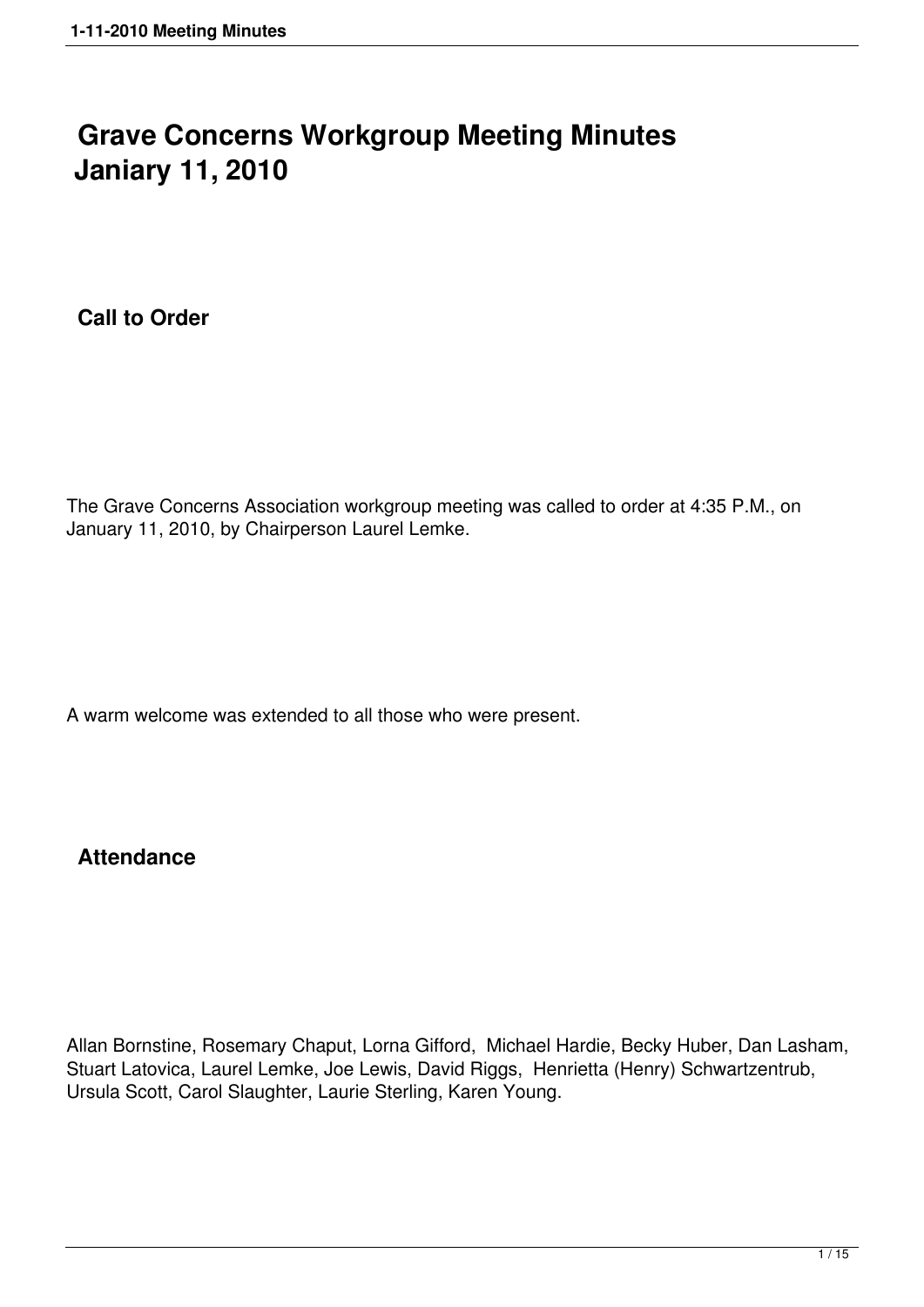Two WSH patients also attended the meeting.

# **Approval of Agenda**

Chairperson, Laurel Lemke presented the day's agenda. The agenda was approved by all who were present.

#### **Minutes**

The minutes of the November 21, 2009 meeting were read by the secretary. There were no additions or deletions.

A motion was made and seconded accept the minutes as read.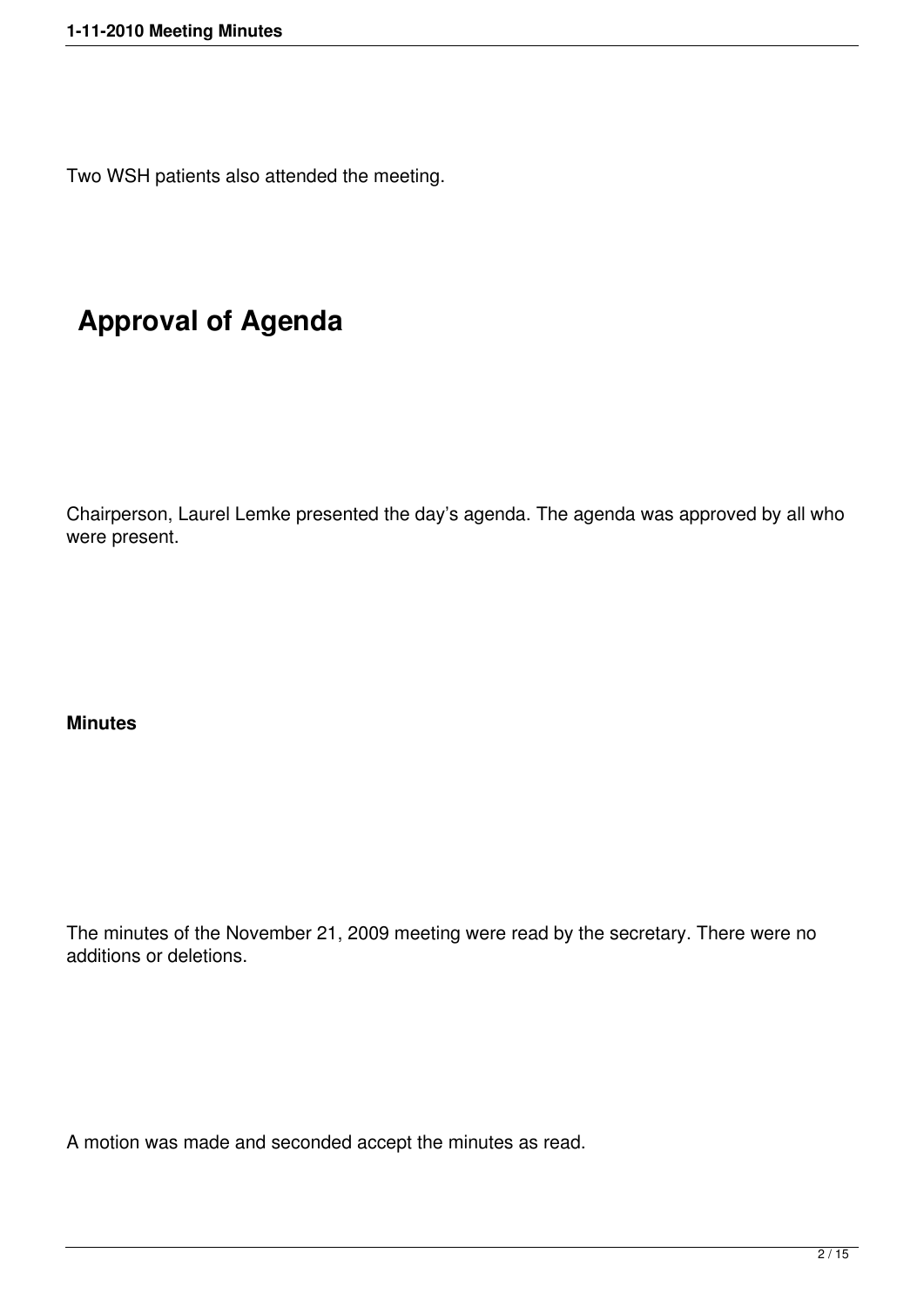**Treasurer's Report**

A reconciliation detail report was given by the treasure *(see attachment #1).* The report detailed all of 2009 transactions. The balance as of December 31, 2009 is \$13,155.02. It was also reported that there is approximately \$450. in a petty cash account at WSH. *(The treasurer will do further research and will report on the actual dollar amount that is in the WSH account.)*

A motion was made and seconded to accept the Treasure's report and to pay the bills that need to be paid to date.

**Committee Reports** 

 *Volunteer Management Committee- Chairperson M***ichael Hardie**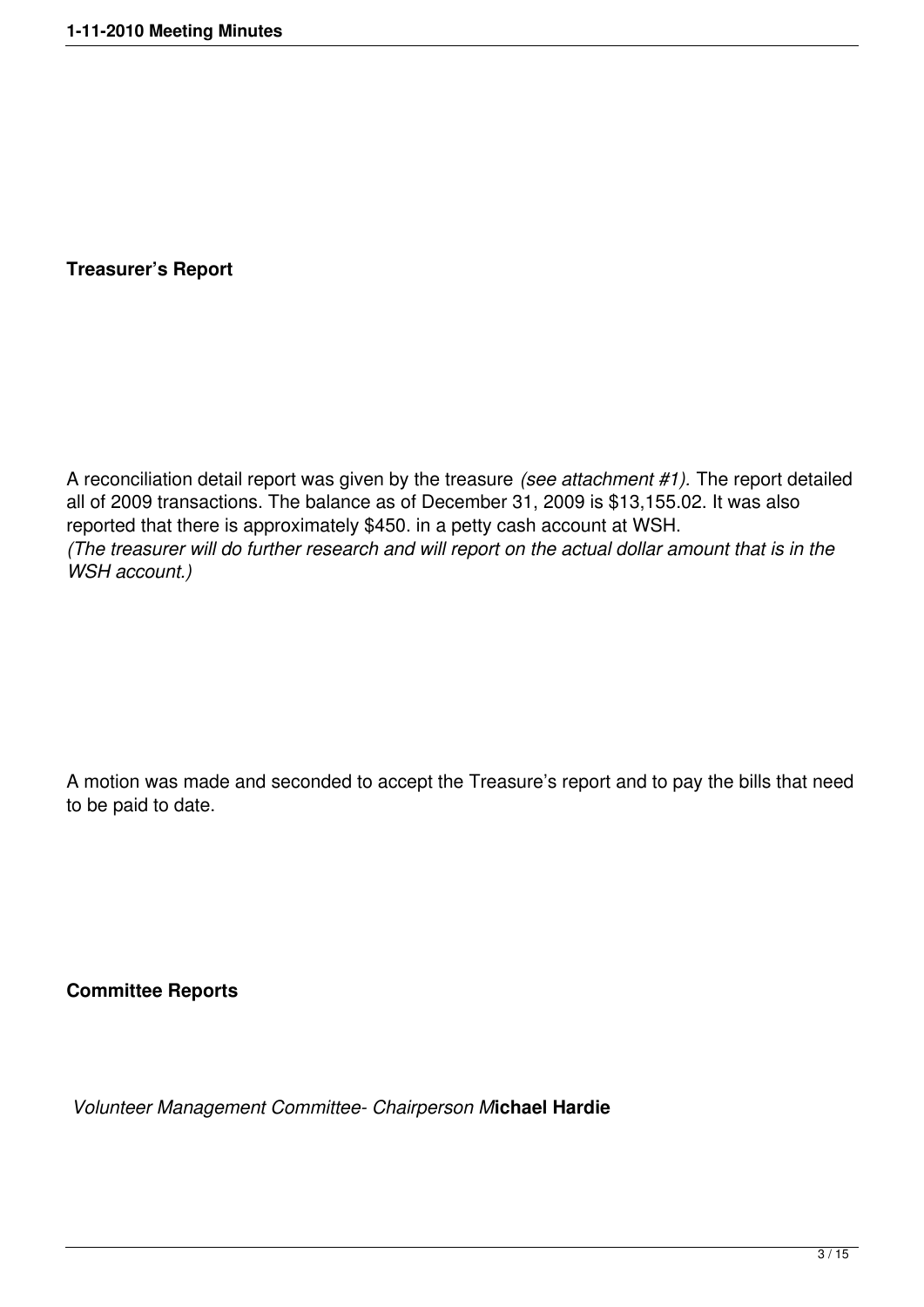Project: Data base. Laurel reported that the GCA would like to be able to track all who have volunteered their services. The data base will track names, addresses, email, donations and hours.

# *Event Planning Committee* – Chairperson Rosemary Chaput, Lorna Gifford, Karen Young and Gordon **and Gordon** *(WSH resident).*

Project: January proposal for flag pole.

Rosemary is busy researching flag poles, flag etiquette; she is also putting together a proposal for the flag pole to be submitted to the parks department for approval. Target date for the flag pole dedication is June 19, 2010. We do have a flag that was donated to the GCA by Mt. View Funeral Home. The budget for the flag pole project is \$1,000.

*Historical Committee -* **Chairperson Stuart Lastovica, Ursula Scott &** Henrietta (Henry) Schwartzentrub.

Project-Documentation of events, scrapbook & photographs.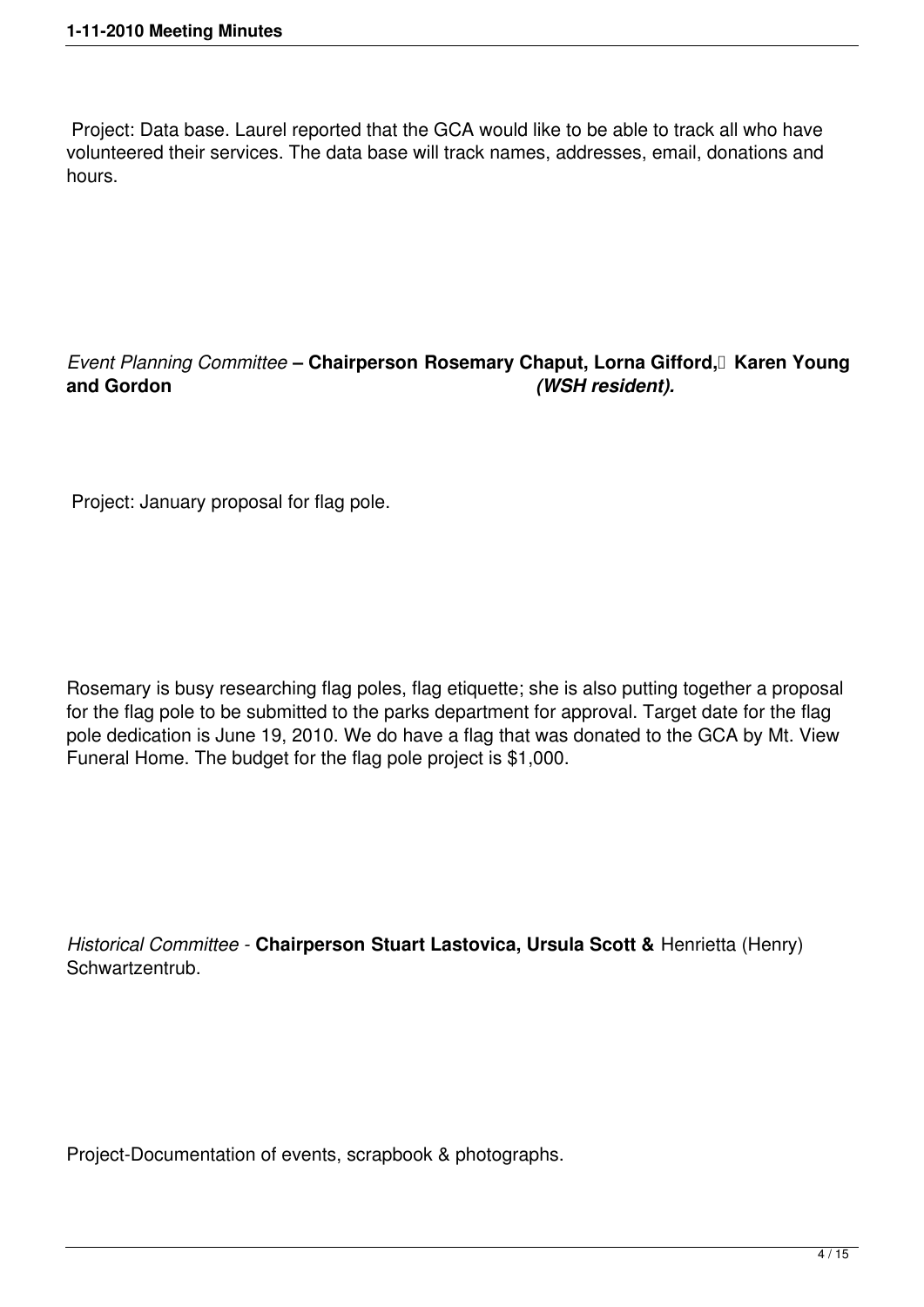The committee is busy sorting through the archives and is diligently working on documenting/recording events and putting together a scrapbook. Henry has been asked to take pictures of upcoming gatherings and events. The committee will be meeting with Laurel to go through boxes and to assist with the history of events that have taken place in the past.

#### *Publicity Committee Chairperson***– Laurie Sterling, Laurel Lemke**

 Project: Media Tracker & Manager; Blog set up; Fan Page for Face book with assistance from Lorna Gifford.

# *Research Committee* **Chairperson– Carol Slaughter, Stuart Lastovica**

 Military; non-military & perimeter. Project: Develop Graveside information release policy. Carole has just completed the identification of females who are buried along the perimeter of the cemetery. Stewart is assisting with the documentation and research of the perimeter. Carol will be submitting their names to the monument company and will arrange to have someone from Mt. View Funeral Home pick up the head stones. They will be delivered to the cemetery for the April 24, 2010 dig. April 24, 2010 is also Park Appreciation Day. Carol is in the process of contacting the military to find out how we would get headstones for the veterans who are buried in the WSH cemetery.

*Fundraising Committee Chairperson-* **Lorna Gifford, Allan Bornstine**

Projects: On-going fundraising.

On-going fundraising idea from Allan Bornstine Having a website for grave concerns Assoc.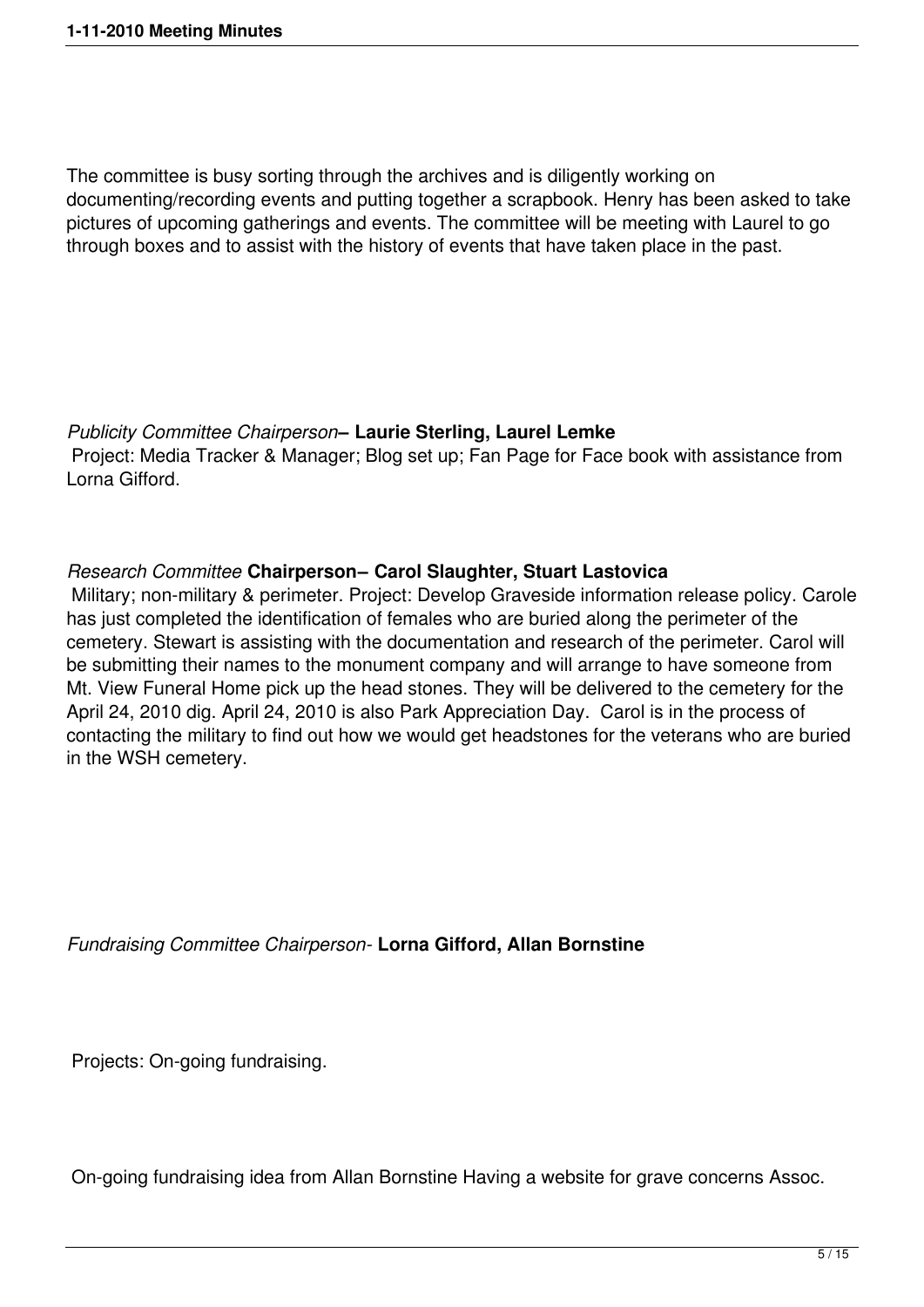through World Ventures www.bigalbornstine.worldventures.biz to have a constant way of raising money for the Grave Concerns Association.

# **Old Business**

A review of the planning meeting held on November 21, 2009. It was briefly discussed that we will need to be diligent in following through with our 2010 projects. Responsibilities and expectations of committees were discussed.

Park Benches – Stuart will research park benches and will determine how many we need and what type of bench we need. Henrietta (Henry) Schwartzentrub will take pictures of the benches we already have so that they can submit the pictures with the proposal to the parks department. The bench dedication is to be on September 11, 2010. Rosemary Chaput will prepare and submit the proposal for the benches to the parks department.

We are still working on the GCA web site. It is looking good! Karen Young will be added as an administrator so that she can post the minutes and any updates on the calendar. The GCA Web site is http://www.wshgraveconcerns.org .

#### **New Business**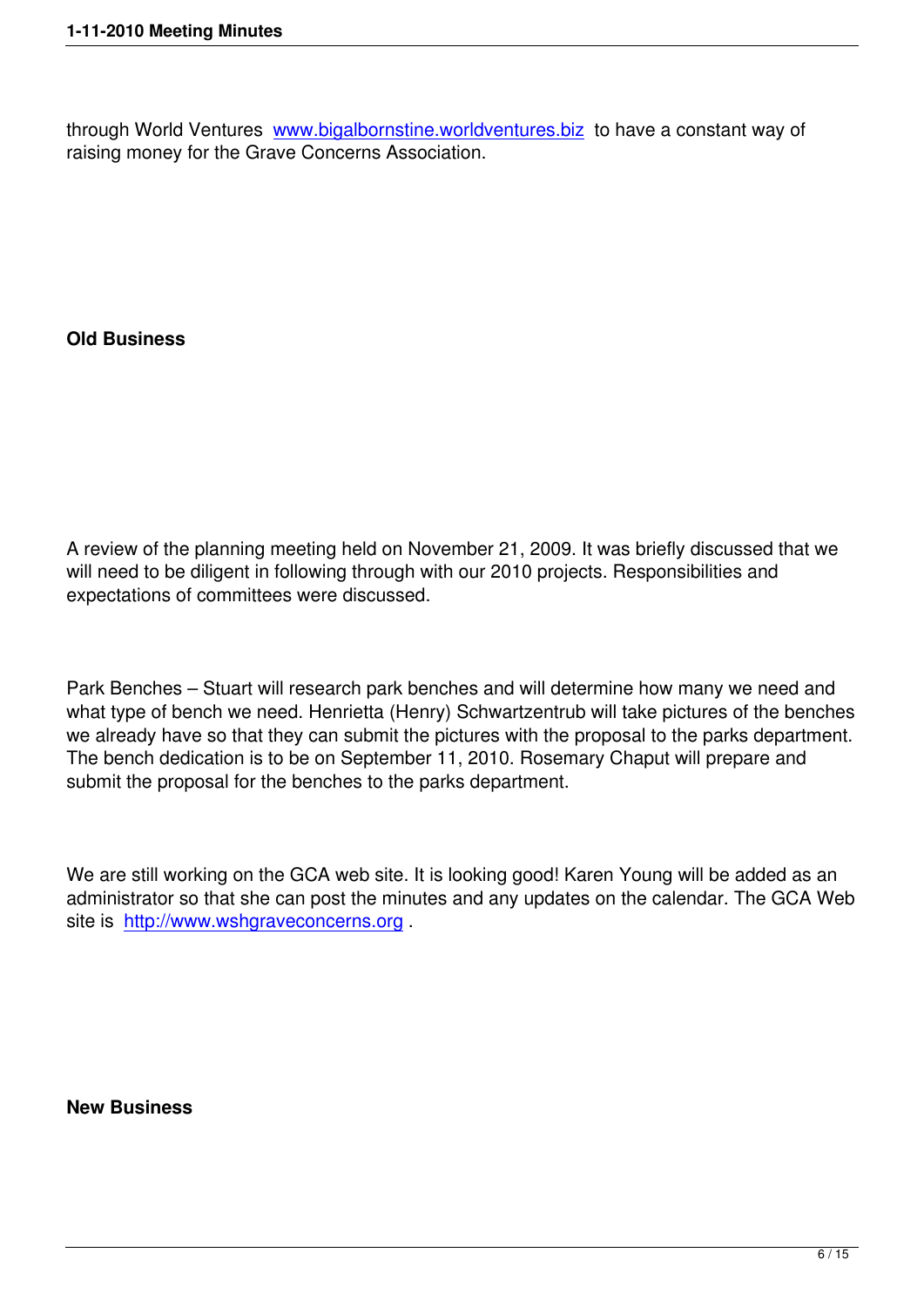Laurel Lemke asked that GCA become a member of the Non-profit Center Membership of Tacoma. She explained that it is a good opportunity for networking and recognition within our community. The membership fee is \$90. A motion was made and seconded to allow \$90. for the membership fee to the Non-profit Center Membership of Tacoma.

Laurel Lemke reported that the GCA received a \$12,000. grant from Optum Care. There is an opportunity under the grant to purchase a lap-top so that we can document our business transactions, correspondence, publishing brochures etc… A motion was made and seconded to purchase a lap-top and the operating system to go with it. **Allan Bornstine was asked to research lap-tops and report at the next meeting on what lap-top would the association's needs.** 

Carole Slaughter reported on her meeting with an After Life Planning service. She explained that the company provided services such as cleaning the grave site, delivering flowers and wreaths, living wills, POA etc…

GCA has a fan page on Face book. It was brought to the attention of the GCA that training on Facebook would be a beneficial. **Allan Bornstine has volunteered to provide a Face book 101 orientation at the next GCA meeting.** 

Allan Bornstine had a few ideas for fundraisers. He discussed having a silent auction, a kind of USO show and a sponsored golf tournament. He also provided a presentation for World Ventures Travel. He explained it is a leisure package that the GCA could benefit from. Travel packages could be purchased though the GCA web site. Bookings would result in commission and profit for GCA. A discussion as to what the start up fee would be and how the GCA would actually benefit was differed to another time. A motion was made and seconded to table the discussion until the next meeting.

NAMI Day at the State Legislature is on January 18, 2010. Rosemary Chaput invited all to attend. There will be a staging area at the United Churches 110 - 11th Avenue S.E. Olympia, WA 98501. A quiet room and refreshments will be sponsored by the Greater Puget Sound Organizing Imitative. You can call (360) 786-7573 to set up your appointment to discuss mental health advocacy issues with your legislator.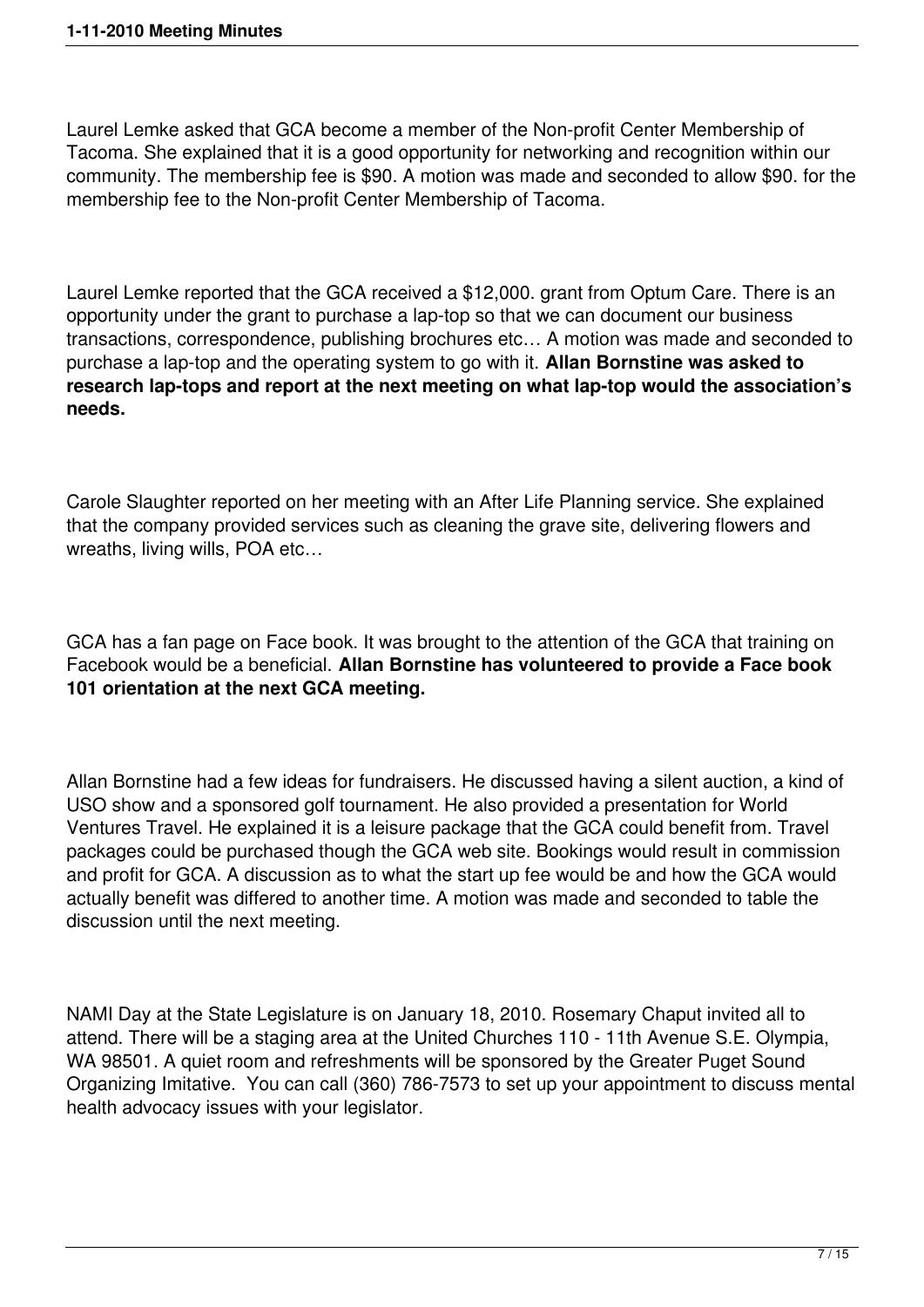Laurel announced that DSHS will no longer permit the use of an Email address for GCA. She also explained that her records have been deleted by DSHS. She is in the process of having them restore the files until she can transfer them over to a different location. She will notify GCA when she has a dedicated GCA email address.

Carole Slaughter will be out of the country in March and April. She will make arrangements for the head stones to be installed in April.

# *Upcoming Events*

- Insane Asylums and Genealogical Research January 14, 2010 (7:00 PM)
- Western State Hospital NAMI Citizens Guild Meeting [January 16, 2010 \(11:30 AM\)](http://www.wshgraveconcerns.org/component/jcalpro/view/20/12.html)
- NAMI Day at State Legislature [January 18, 2010 \(All Day\)](http://www.wshgraveconcerns.org/component/jcalpro/view/22/12.html)
- Calendar corrections and updates

There have been a few corrections on the annual calendar of events. Please refer to the new calendar of events*. (See attachment #2)*

# **Adjournment**

Meeting was adjourned at 6:00 P.M. by Chairperson, Laurel Lemke. The next general meeting will be February 8**th** Board Meeting at 4:30 P.M. – 6:00 P.M. Held at the historic Fort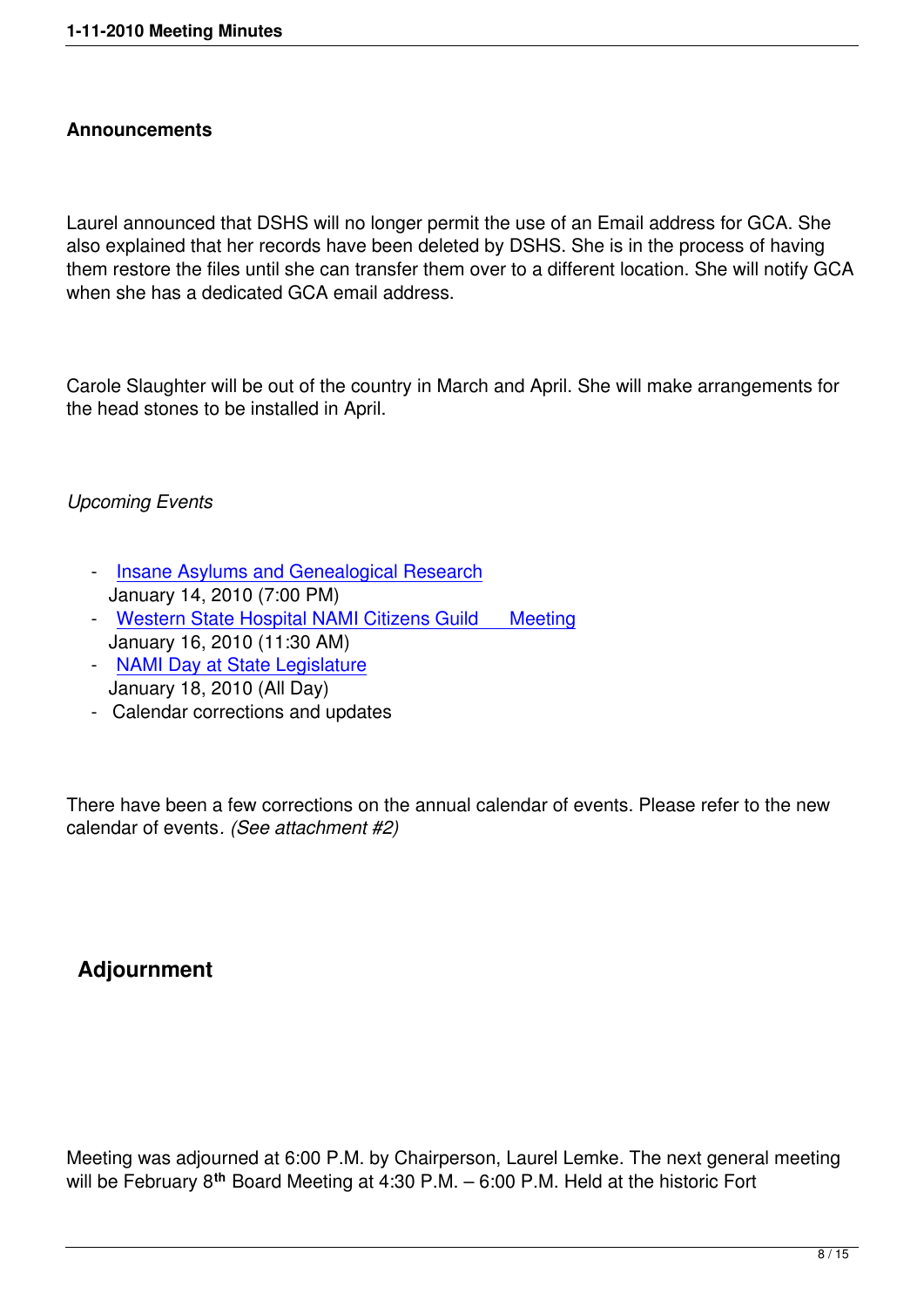Steilacoom, Quarters 2 building on Western State Hospital grounds

 Additions, Corrections & Deletions to the November **Grave Concerns Workgroup Meeting Minutes for January 11, 2010.**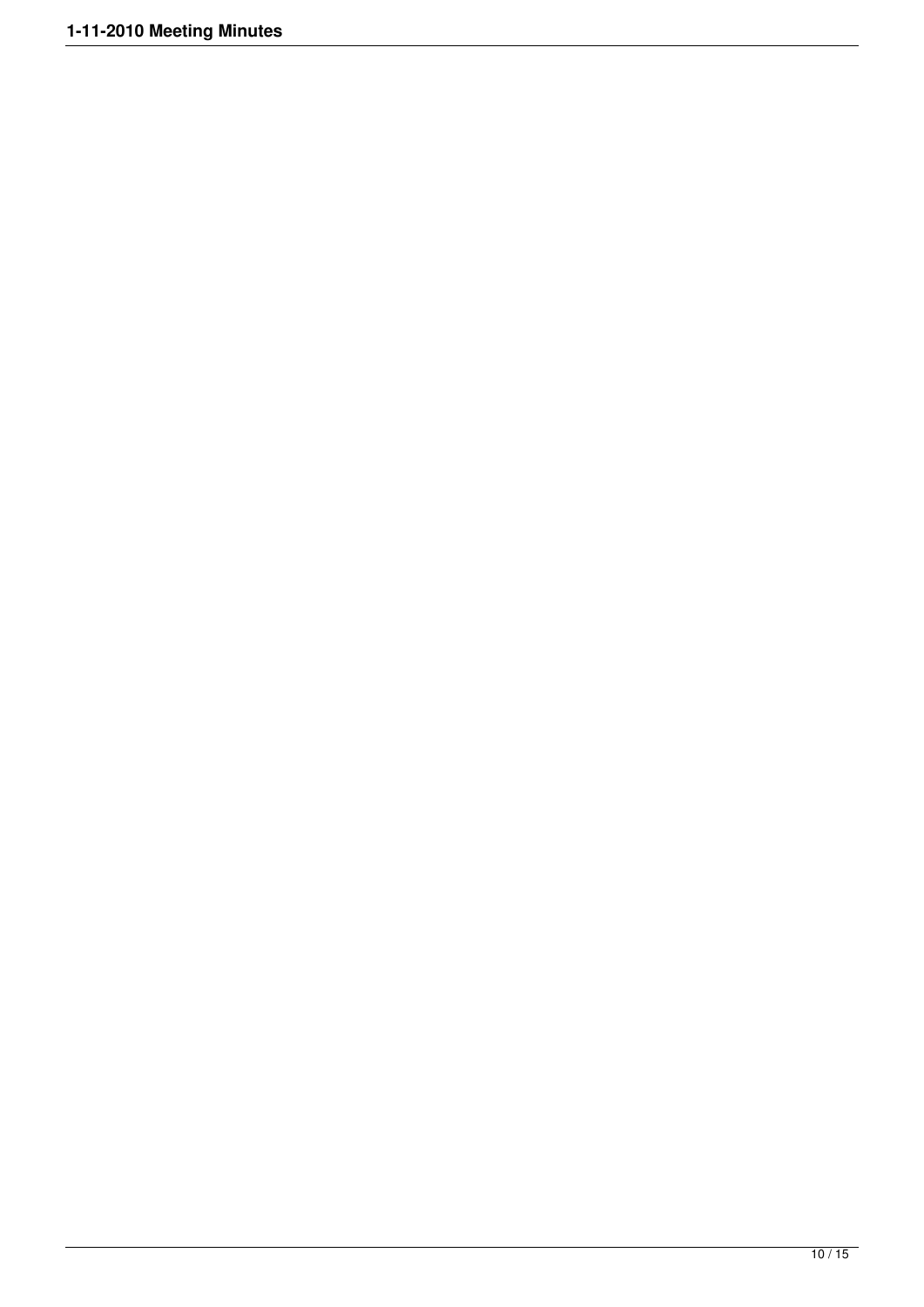# *Grave Concerns Association Reconciliation Detail 2009*

*Waiting for Laurie to email the attachment* 

*Attachment #2*

*Grave Concerns Association 2010 Calendar*

## *January*

**11th** Board meeting at 4:30 P.M. – 6:00 P.M. Held at the historic Fort Steilacoom, Quarters 2 building on Western State Hospital grounds The Agenda will include reports from history, special events, and  $\qquad \frac{1}{2}$  committees. Planning for upcoming events.

**14th** Insane Asylums an[d](http://www.wshgraveconcerns.org/component/jcalpro/view/17/12.html##) Genealogical Research (7:00 PM)

**16th** Western State Hospital NAMI Citizens Guild Meeting (11:30 AM)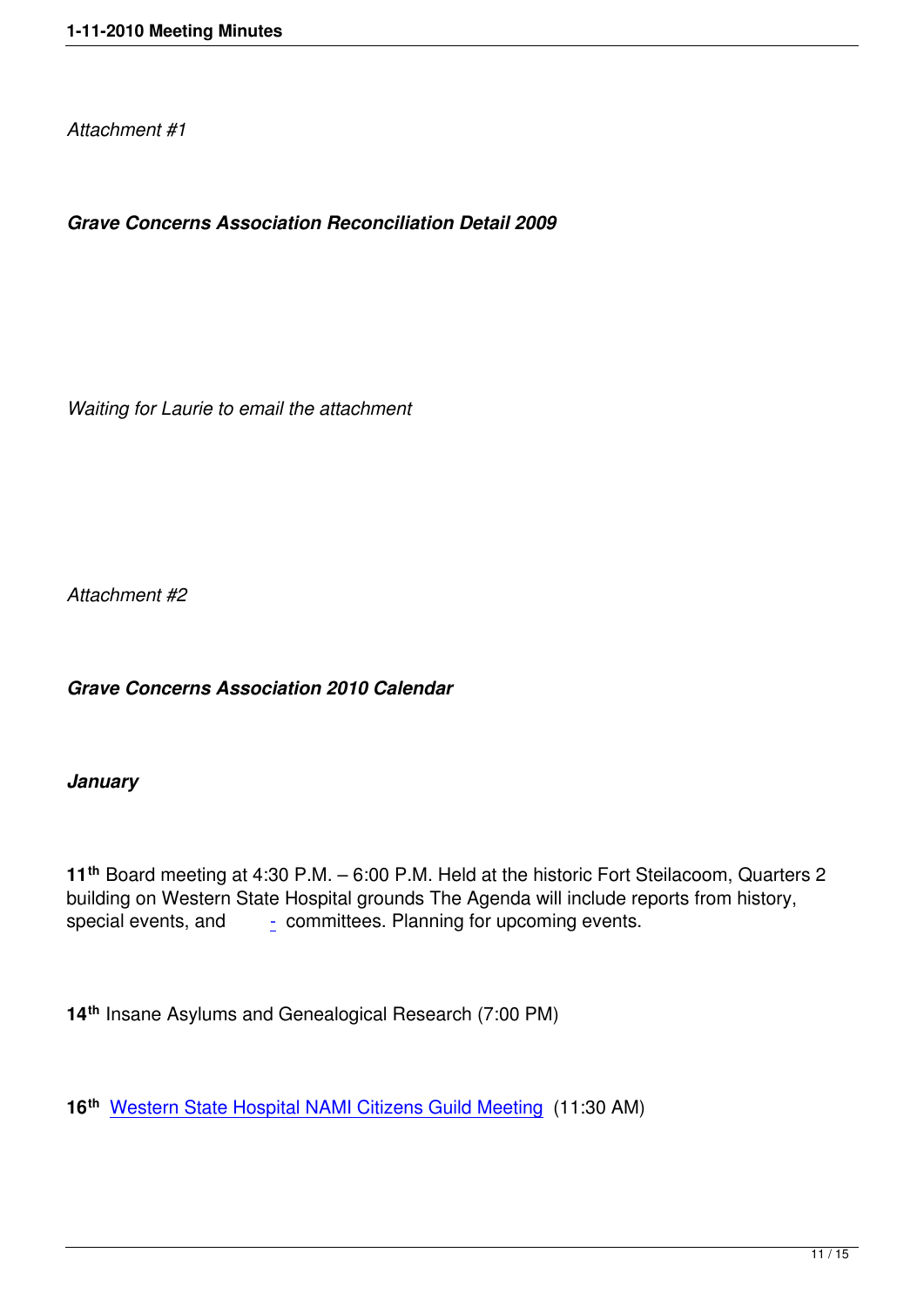**17th** NAMI Annual Board Meeting (2:30 PM) at St. Peter Hospital in Lacey.

**18th** NAMI Day at State Legislature (All Day). Members are invited to attend Washington State National Alliance on Mental Illness at a gathering to discuss advocacy issues in our state. The Greater Puget Sound Consumer Coalition is encouraging peers from King and Pierce counties to attend.

**19th Mental** Health Advocacy Day "NAMI DAY" (9:00 AM – 4:00 PM)

**30th** Proposals to the parks department for flag pole installation in June and park bench proposal for installation in September.

#### **February**

**8 th** Board Meeting at 4:30 P.M. – 6:00 P.M. Held at the historic Fort Steilacoom, Quarters 2 building on Western State Hospital grounds

#### **March**

**15th** Board Meeting/Kick-Off Party & Potluck *(International Theme*) at 4:30 P.M. – 6:00 P.M. Held at the historic Fort Steilacoom, Quarters 2 building on Western State Hospital grounds

#### **April**

**19th** Board Meeting at 4:30 P.M. – 6:00 P.M. Held at the historic Fort Steilacoom, Quarters 2 building on Western State Hospital grounds.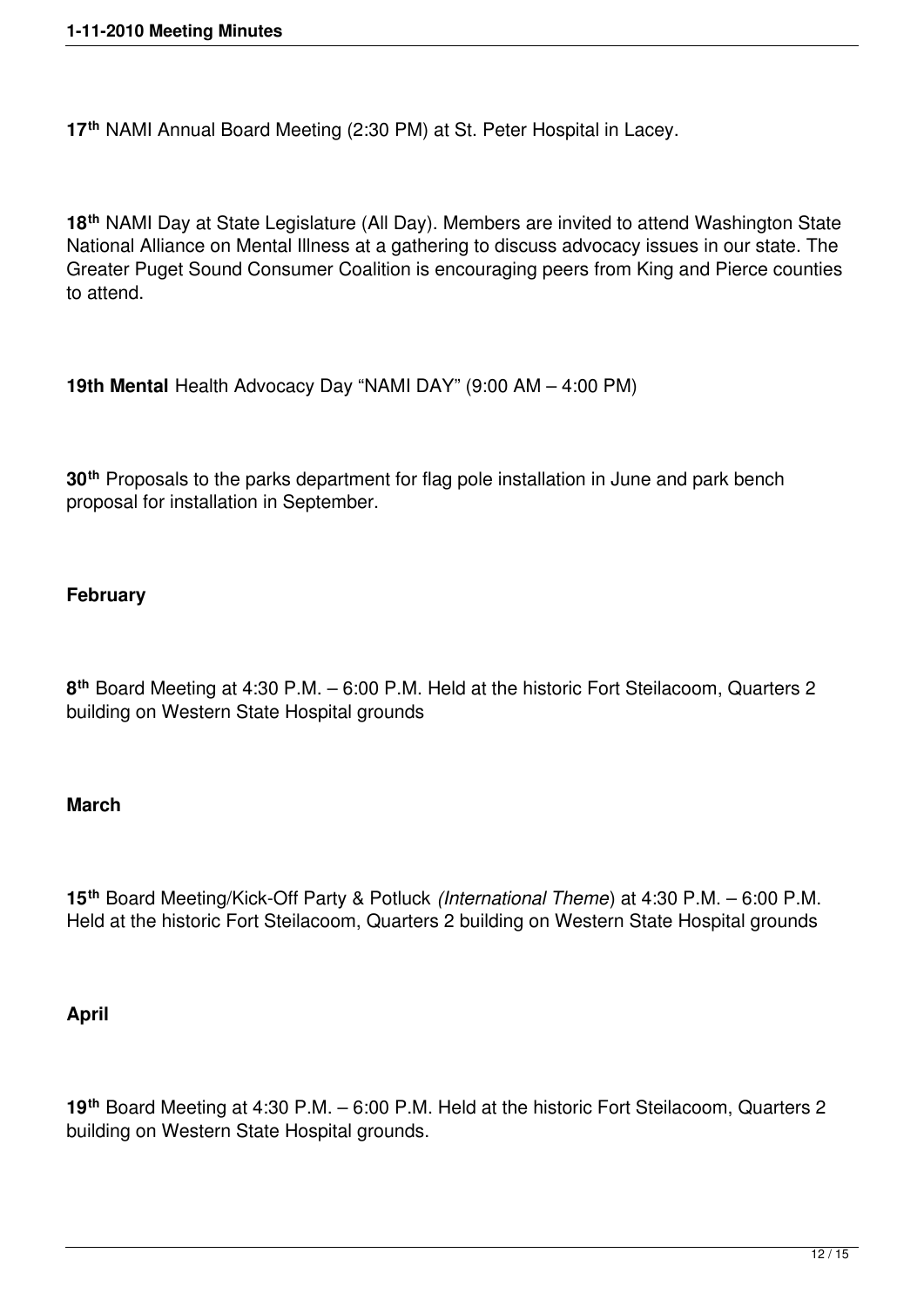**24th** DIG *(Marker Installation*) Kiosk updated Park Appreciation Day

**May**

**17th** Board Meeting at 4:30 P.M. – 6:00 P.M. Held at the historic Fort Steilacoom, Quarters 2 building on Western State Hospital grounds

**22nd** DIG (Marker Installation) & Perimeter party

# **June**

**4 th** (Flag Day) Board Meeting at 4:30 P.M. – 6:00 P.M. Held at the historic Fort Steilacoom, Quarters 2 building on Western State Hospital grounds

**19th** Flag Pole Installation/Summer Fest

# **July**

19th Board Meeting at 4:30 P.M. – 6:00 P.M. Held at the historic Fort Steilacoom, Quarters 2 building on Western State Hospital grounds.

# **August**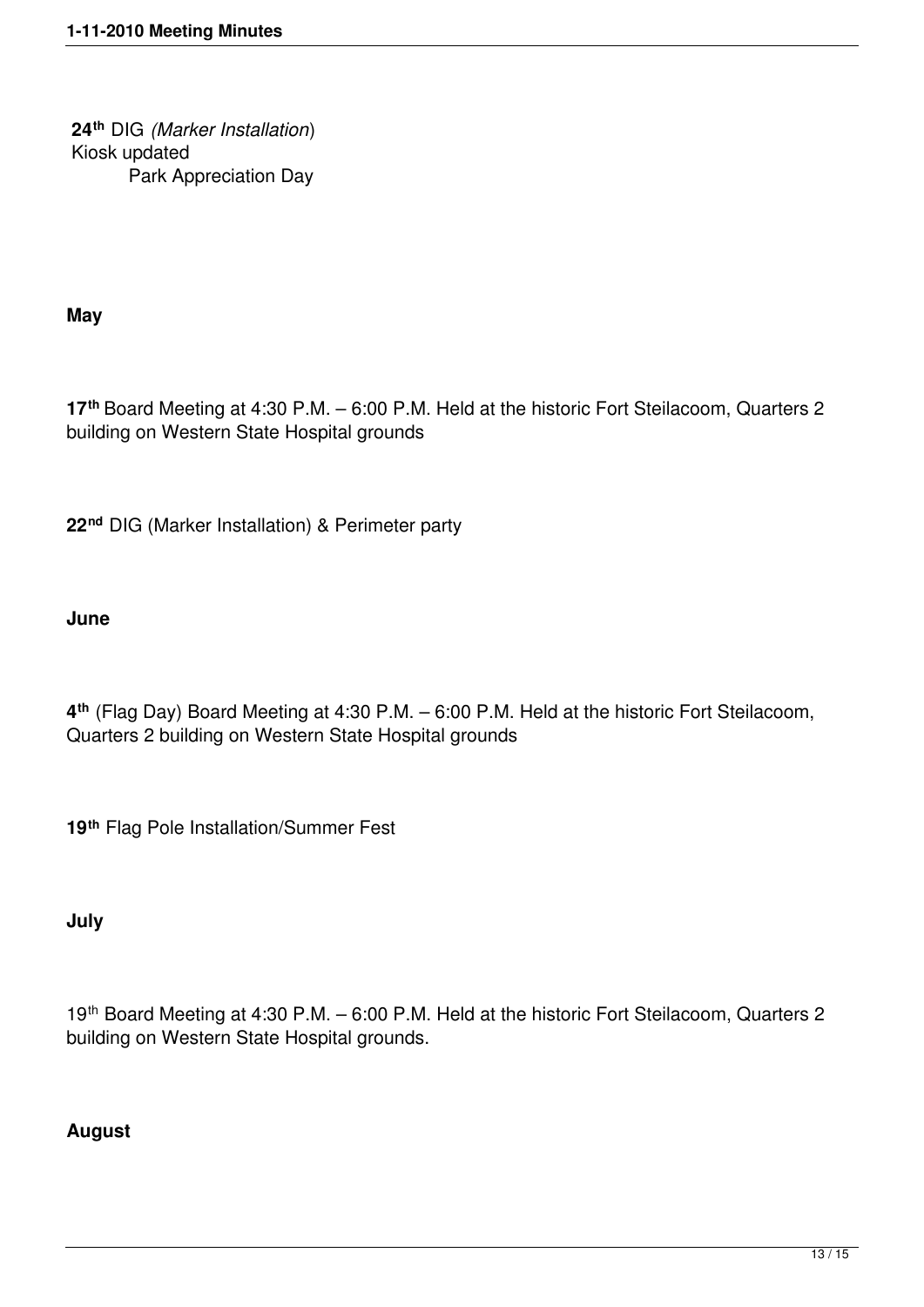**16th** Board Meeting at 4:30 P.M. – 6:00 P.M. Held at the historic Fort Steilacoom, Quarters 2 building on Western State Hospital grounds

#### **September**

**11th** DIG (Marker Installation)

*BBQ Memorial*   $\label{eq:conformal} \begin{array}{ll} \texttt{A}\ \texttt{A}\ \texttt{A}\ \texttt{A}\ \texttt{A}\ \texttt{A}\ \texttt{A}\ \texttt{A}\ \texttt{A}\ \texttt{A}\ \texttt{A}\ \texttt{A}\ \texttt{A}\ \texttt{A}\ \texttt{A}\ \texttt{A}\ \texttt{A}\ \texttt{A}\ \texttt{A}\ \texttt{A}\ \texttt{A}\ \texttt{A}\ \texttt{A}\ \texttt{A}\ \texttt{A}\ \texttt{A}\ \texttt{A}\ \texttt{A}\ \texttt{A}\ \texttt{A}\ \texttt{A}\ \texttt{A}\ \texttt{A}\ \texttt{A}\$ Bench Installation Dove Release

**11th** Living History Day at Ft. Steilacoom

**20th** Board Meeting at 4:30 P.M. – 6:00 P.M. Held at the historic Fort Steilacoom, Quarters 2 building on Western State Hospital grounds

#### **October**

**16** Th DIG (Marker Installation) Make a Difference Day

**18th** Board Meeting at 4:30 P.M. – 6:00 P.M. Held at the historic Fort Steilacoom, Quarters 2 building on Western State Hospital grounds.

#### **November**